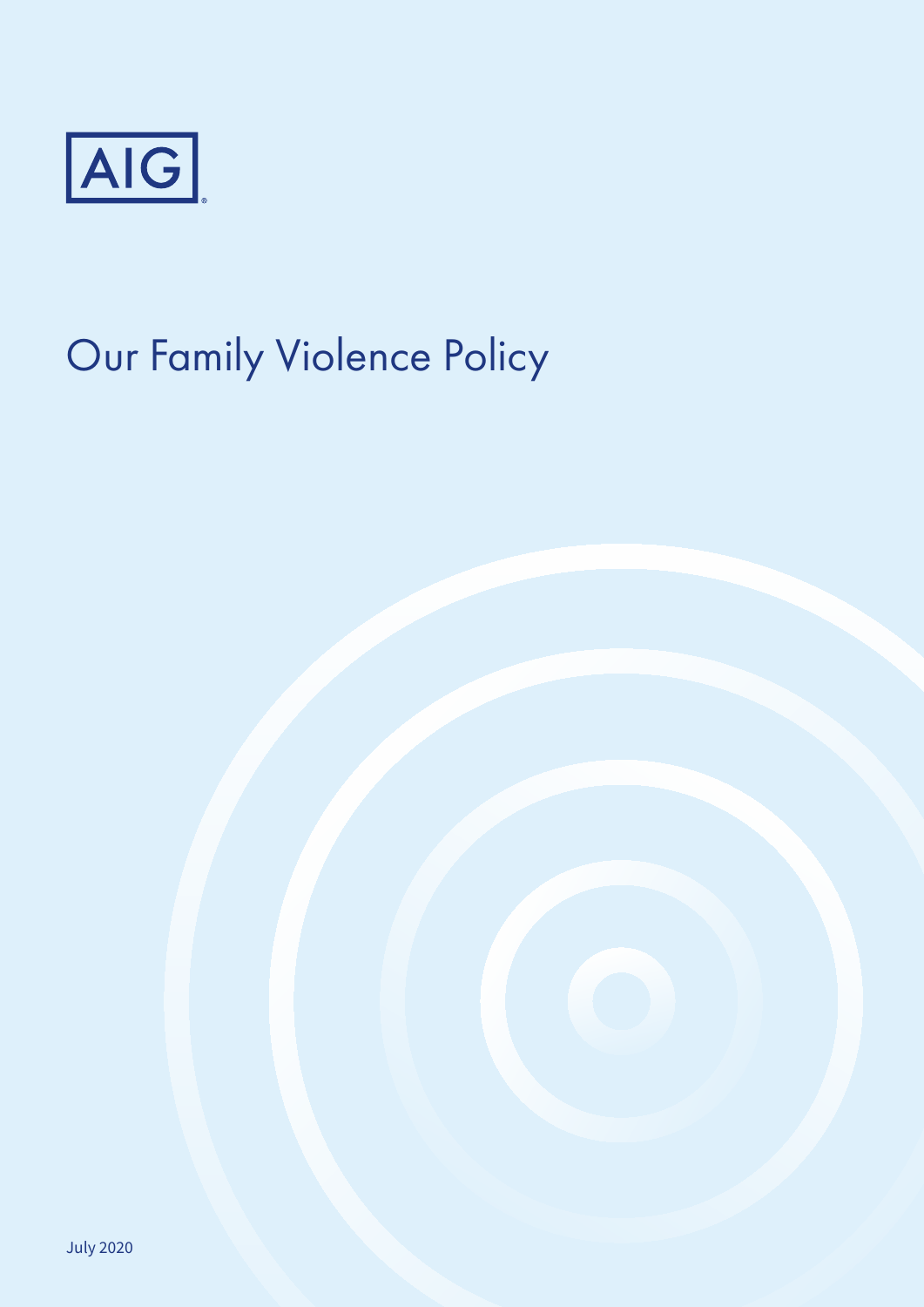# AIG is committed to supporting customers who experience family violence

We recognise that some of our customers may be affected by family violence.

AIG Australia Limited (AIG) is committed to providing confidential and respectful assistance to you if you are experiencing or have experienced family violence. Our priority is to ensure all customers are provided with safe, flexible support in a confidential, respectful manner.

AIG promotes awareness of family violence within our business and ensure our staff and partners have adequate training and processes to deal with affected customers.

This policy sets out AIG's commitment to supporting customers affected by family violence.

**In an emergency or if you are feeling unsafe, always call 000.** 

# **Definition of family violence**

Under Australian Law, 'family violence' is defined as *"violent, threatening or other behaviour that coerces or controls a member of the person's family… or causes the family member to be fearful" Family Law Act 1975 (Cth) 4AB*

Family Violence may also be defined as behaviour by a person towards a family member if that behaviour:

- is physically or sexually abusive; or
- is emotionally or psychologically abusive; or
- is economically abusive; or
- is coercive; or
- in any other way controls or dominates the family member and causes that family member to feel fear for the safety or wellbeing of that family member or another person; or
- behaviour by a person that causes a child to hear or witness, or otherwise be exposed to the effects of, behaviour referred to above.

# **Who does this policy apply to?**

This policy applies to customers of AIG Australia affected by family violence. For the purposes of this policy a 'customer' means an individual insured, a third-party beneficiary, a potential customer or an individual we are seeking to recover money from.

# **How we can help**

We understand that domestic and family violence is a very complex and personal issue, and it takes a lot for someone to disclose their situation. We want to support you through this difficult experience.

If you are a customer of AIG and experience family violence, we encourage you to contact our office to make it known to us. When we become aware, one of our staff members who has appropriate training will be able to assist you. They will ensure:

#### **Confidentiality**

We respect your privacy and the need for you to feel safe. We will put in place mechanisms to avoid the disclosure of your personal information, including your physical address and contact details, to third parties without your consent, even if you are a joint policy holder.

We will ensure only staff directly involved in helping you have access to your information.

We will work with you and agree on how best to communicate with you. We will always show flexibility.

#### **Financial Hardship**

AIG recognises that family violence is a potential cause of financial hardship.

Should you be experiencing financial hardship, we can discuss with you how we can support you and reduce the financial burden being experienced. Our Financial Hardship Assistance application can be found on our [website](https://www.aig.com.au/content/dam/aig/apac/australia/documents/forms/2020_financial-hardship-application-form-draft-2020-06-22.pdf).

For more general financial assistance our staff will be able to provide you with information about financial counselling services which may also assist you in managing your financial obligations.

#### **Our Employees**

We have provided our staff with training so they can better understand the warning signs and impacts of family violence. We appreciate each situation is unique and our approach to assisting you will be focused on what is best for you.

Our management team is continually reviewing our products and the way we conduct our business to ensure that the best possible outcomes are achieved for our customers.

If at times our staff believe you can be better supported in dealing with the effects of family violence by a dedicated support service, we will provide you with the contact details for this service. A list of those support services is provided on the following page.

We also have measures in place to support staff who have experienced family violence themselves or experience vicarious trauma through dealing with our customers.

## **Family violence in times of crisis**

As an insurer we understand that during times of a disaster or major catastrophe it can place greater strain on relationships and be a trigger for acts of family violence and financial strain.

We are committed to continually learning and showing you flexibility in our approach to support you. AIG will make every effort to escalate claims to a senior claims specialist when we are aware that family violence has affected the claimant. We will make sure our most experienced and skilled staff deal with these claims and fast-track an outcome.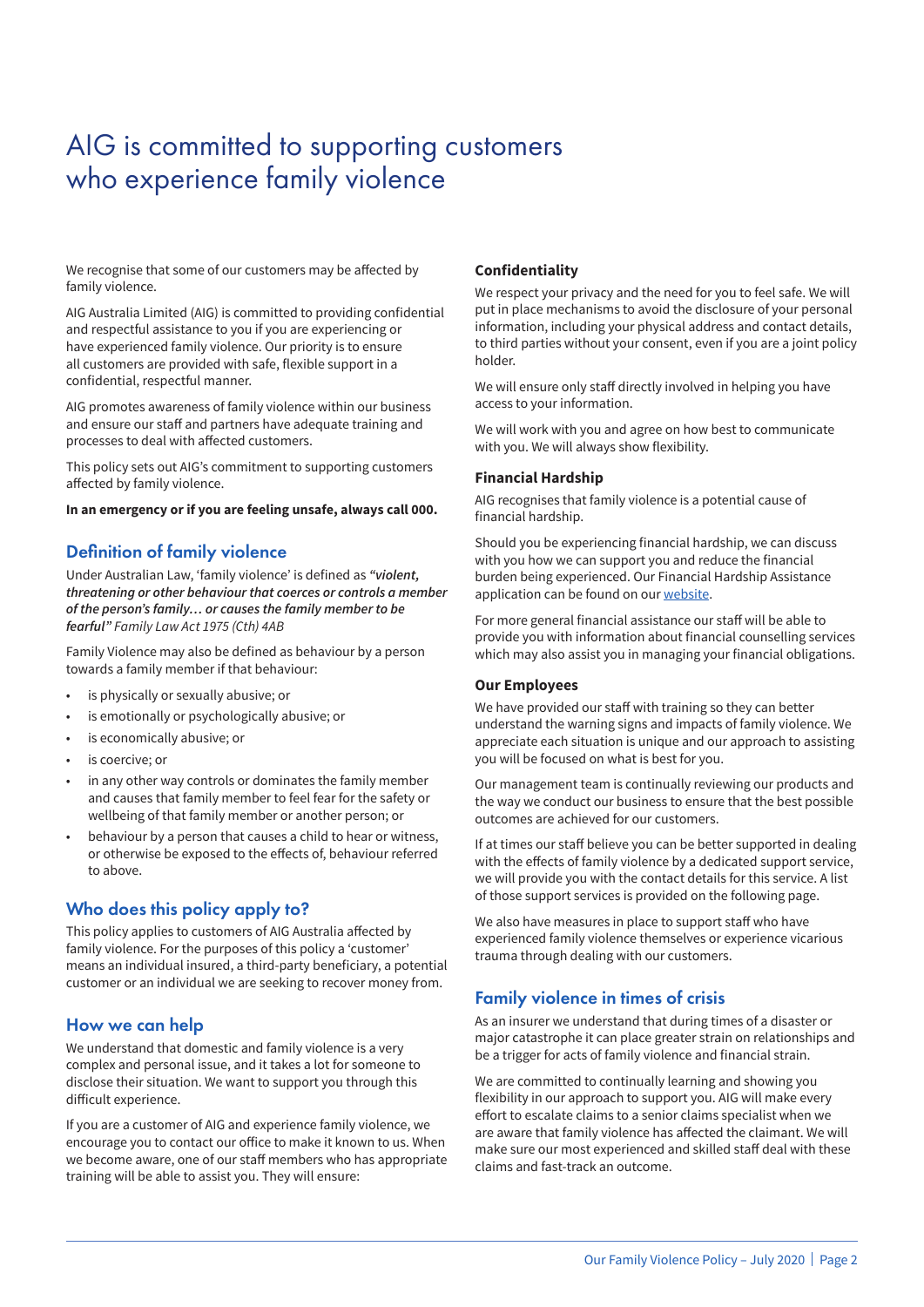# **What you can expect from AIG**

All disclosures to AIG will be provided in a secure way and you will only have to explain your situation once.

Your privacy is our priority and we are committed to protecting the information you provide and keep you safe. We protect the personal information of our customers in accordance with the *Privacy Act 1988* and the **Australian Privacy Principles**.

More information on how we collect, use, store, disclose and dispose of customer's personal information can be found in the [AIG Privacy Policy.](http://www.aig.com.au/privacy) If you wish to be provided a hard copy of the AIG Privacy Policy, please contact us.

## **Contact us**

As a valued customer of AIG we are here to help. Please call or email our Customer Care team to talk to us about your situation;

Telephone: **1300 295 016**<br>Email: **1300 295 016** 

aucustomercare@aig.com

If you need an interpreter, please call or email us and we can arrange this through the Transalating and Interpreting Service ([TIS National](https://www.tisnational.gov.au/)).

If you have a hearing or speech impairment contact us through the National Relay Service (NRS) by calling;

Voice Relay number: 1300 555 727 TTY number: 133 677

or go to the National Relay Service [website](https://www.communications.gov.au/what-we-do/phone/services-people-disability/accesshub/national-relay-service) for other access options.

## **What other support is available**

If you are facing immediate danger, you should contact the Police on **000** without hesitation.

To access 24/7 counselling and support call 1800RESPECT on 1800 737 732

| <b>Organisation</b>                                        | <b>Contact Details</b>                                    | <b>Organisation</b>                                         |
|------------------------------------------------------------|-----------------------------------------------------------|-------------------------------------------------------------|
| Australia-wide                                             |                                                           | <b>Northern Territor</b>                                    |
| Kildonan UnitingCare                                       | 1800 002 992<br>www.unitingkildonan.org.au/               | Northern Territory I<br>Aid Commission                      |
| 1800RESPECT                                                | 1800 737 732                                              | Queensland                                                  |
| Lifeline                                                   | www.1800respect.org.au<br>13 11 14<br>www.lifeline.org.au | Queensland Centre<br>Domestic and Fami<br>Violence Research |
| Department of Health<br>and Human Services                 | www.dhs.vic.gov.au                                        | Legal Aid Queensla                                          |
| National Debt Helpline                                     | 1800 007 007<br>www.ndh.org.au                            | <b>South Australia</b><br>Legal Services Com                |
| <b>Women's Legal Services</b><br>Australia                 | www.Womenslegal.org.au                                    | of South Australia                                          |
|                                                            |                                                           | <b>Tasmania</b>                                             |
| <b>Australian Capital Territory</b>                        |                                                           | Legal Aid Commissi<br>of Tasmania                           |
| Legal Aid ACT                                              | 1300 654 314<br>www.legalaidact.org.au                    | <b>Victoria</b>                                             |
| <b>New South Wales</b>                                     |                                                           | Domestic Violence<br>Centre Victoria                        |
| <b>NSW Health Education</b><br>Centre Against Violence     | 02 9840 3735<br>www.ecav.health.nsw.gov.au                | Victoria Legal Aid                                          |
| Women's Domestic Violence<br><b>Court Advocacy Service</b> | 1800 938 227                                              | <b>Western Australio</b>                                    |
| <b>Gendered Violence Research</b><br>Network, UNSW         | www.arts.unsw.edu.au                                      | Women's Council fo<br>and Family Violence                   |
| Ask LOIS (Women's Legal<br>Service NSW)                    | 02 8745 6900<br>www.asklois.org.au                        | Legal Aid WA                                                |
| <b>LawAccess NSW</b>                                       | 1300 888 529<br>www.lawaccess.nsw.gov.au                  |                                                             |
| Legal Aid NSW                                              | 1300 888 529<br>www.service.nsw.gov.au                    |                                                             |

| <b>Organisation</b>                                               | <b>Contact Details</b>                   |  |  |  |
|-------------------------------------------------------------------|------------------------------------------|--|--|--|
| <b>Northern Territory</b>                                         |                                          |  |  |  |
| Northern Territory Legal<br>Aid Commission                        | 1800 019 343<br>www.legalaid.nt.gov.au   |  |  |  |
| Queensland                                                        |                                          |  |  |  |
| Queensland Centre for<br>Domestic and Family<br>Violence Research | 07 4940 3320<br>www.noviolence.org.au    |  |  |  |
| Legal Aid Queensland                                              | 1300 651 188<br>www.legalaid.gld.gov.au  |  |  |  |
| South Australia                                                   |                                          |  |  |  |
| Legal Services Commission<br>of South Australia                   | 1300 366 424<br>www.lsc.sa.gov.au        |  |  |  |
| <b>Tasmania</b>                                                   |                                          |  |  |  |
| Legal Aid Commission<br>of Tasmania                               | 1300 366 611<br>www.legalaid.tas.gov.au  |  |  |  |
| <b>Victoria</b>                                                   |                                          |  |  |  |
| Domestic Violence Resource<br>Centre Victoria                     | 0383465266<br>www.dvrcv.org.au           |  |  |  |
| Victoria Legal Aid                                                | 1300 792 387<br>www.legalaid.vic.gov.au  |  |  |  |
| <b>Western Australia</b>                                          |                                          |  |  |  |
| Women's Council for Domestic<br>and Family Violence Services      | 08 9420 7264<br>www.womenscouncil.com.au |  |  |  |
| Legal Aid WA                                                      | 1300 650 579<br>www.legalaid.wa.gov.au   |  |  |  |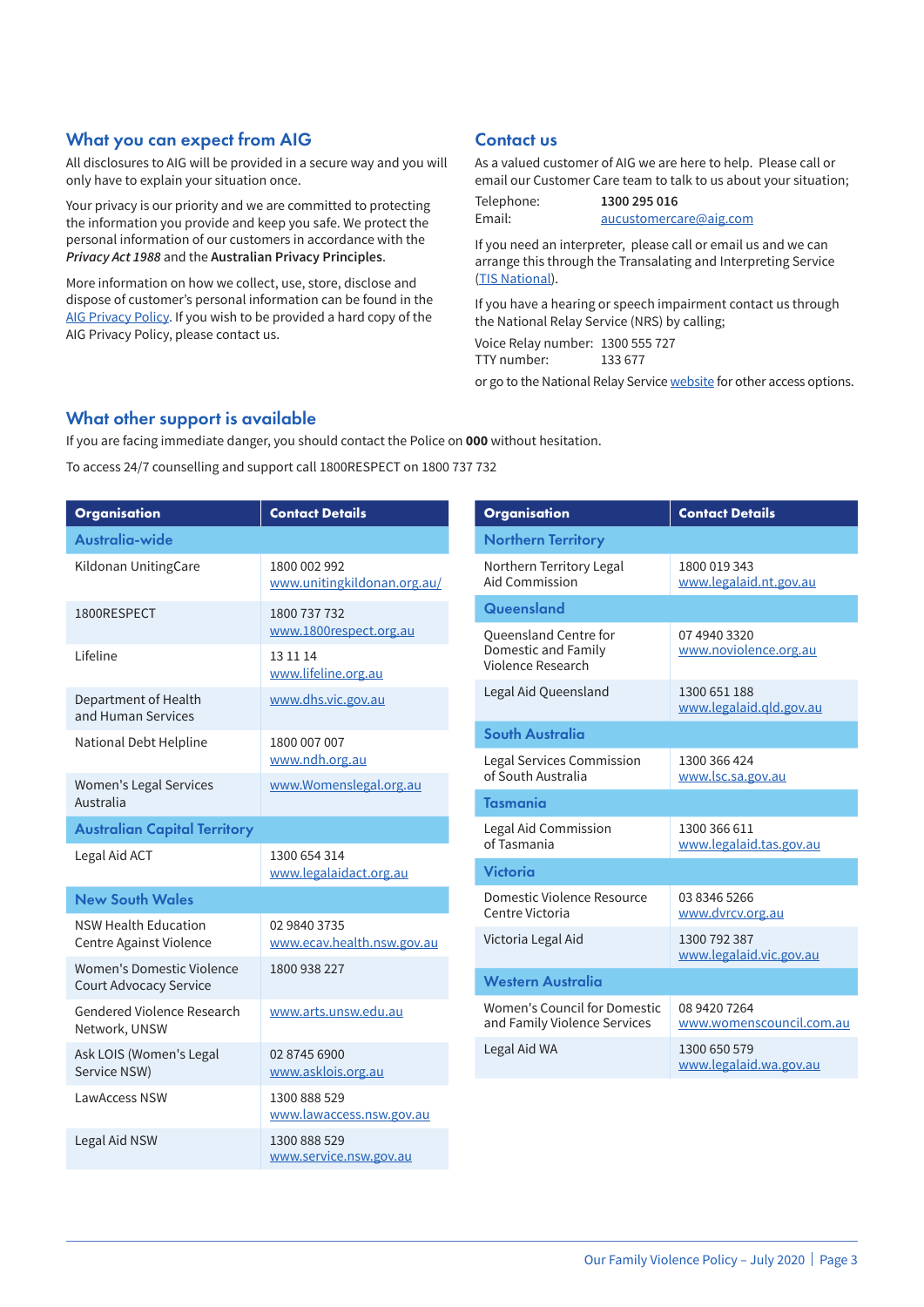# **Complaints**

We are committed to ensuring our Family Violence Policy assists you. Your concerns are important to us and will help us to improve our service.

All complaints we receive regarding our Family Violence Policy and our service will be dealt with as a priority.

You can lodge a complaint by telephoning us on **1800 339 669**, submitting your complaint on our [website](https://www.aig.com.au/complaints-handling0), or by writing to:

#### **The Complaints Team**

AIG Australia Limited Level 13, 717 Bourke Street Docklands VIC 3008

We will assess your complaint and its respective resolution process as soon as it has been received.

If the below process applies, you will receive a written response to your complaint within 15 working days, unless we agree a longer time frame with you. We will take all possible steps to resolve your complaint.

If the below process does not apply, we will contact you promptly and inform you of any other available processes to facilitate your resolution.

If you are not satisfied with our response to your complaint, you can request the matter to be reviewed by our Internal Dispute Resolution Committee (IDRC). A written response setting out the final decision of the Committee and the reasons for this decision will be provided to you within 15 working days of the date you advise us you wish to take your complaint to IDRC.

If you are not satisfied with the finding of the Committee, or if we have been unable to resolve your complaint within 45 calendar days, you may be able to lodge a complaint with the Australian Financial Complaints Authority (AFCA). AFCA provides fair and independent financial services complaint resolution that is free to consumers. AFCA can make decisions with which AIG is obliged to comply. Its contact details are:

#### **Australian Financial Complaints Authority (AFCA)**

GPO Box 3 Melbourne VIC 3001 Website: www.afca.org.au Email: info@afca.org.au Phone: **1800 931 678** (free call)